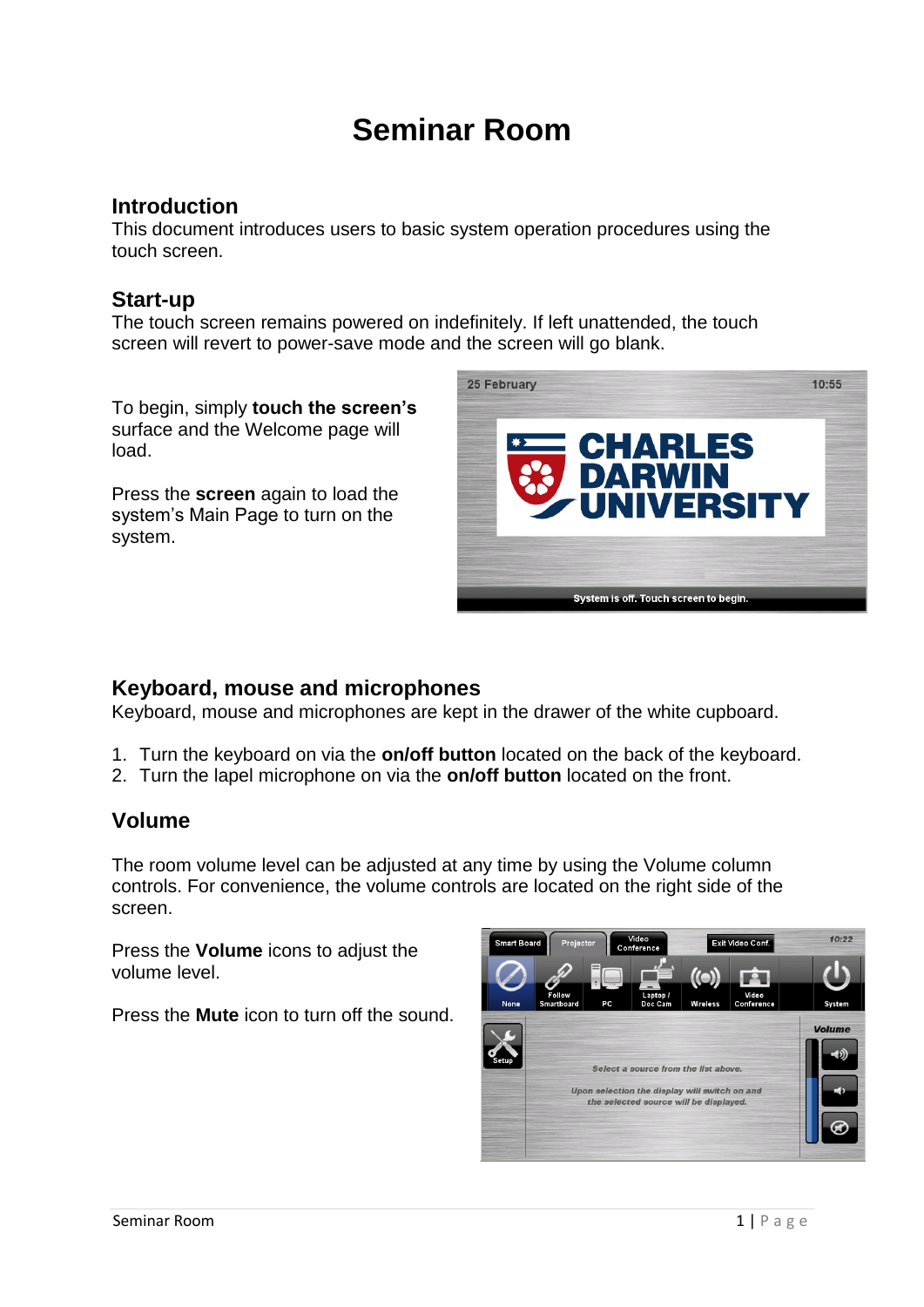## **Smart Board Tab**

## **Personal Computer (PC) Presentation**

The audio-visual system is equipped to display computer presentations from the PC located in the equipment rack.

## **PC Presentation Procedure**

- 1. Select the **Smart Board** tab or the **Projector** tab.
- 2. Select the **PC** icon.
- 3. Press the **None** icon to blank the display.
- 4. To connect a memory stick, use the USB hub located in the white cupboard draw.



## **Laptop / Document Camera Presentation**

The audio-visual system is equipped with an HDMI input allowing the user to connect a laptop computer or document camera.

#### **Laptop / Document Camera Presentation Procedure**

- 1. Select the **Smart Board** tab or the **Projector** tab.
- 2. Select the **Laptop / Doc Cam** icon.
- 3. Press the **None** icon to blank the display.



#### **Connecting a Laptop/ Document Camera**

- 1. Connect a **laptop/document camera** to the AV console rack input using an HDMI cable.
- 2. Turn **on** the laptop / document camera.
- 3. Configure the **laptop** to direct the video image to an external video display. Switching to an external display is usually done using one of the Function keys (E.g. Function + F3 or F5). Consult the laptop's help files for more information.
- 4. Use the **document camera** controls to operate the document camera.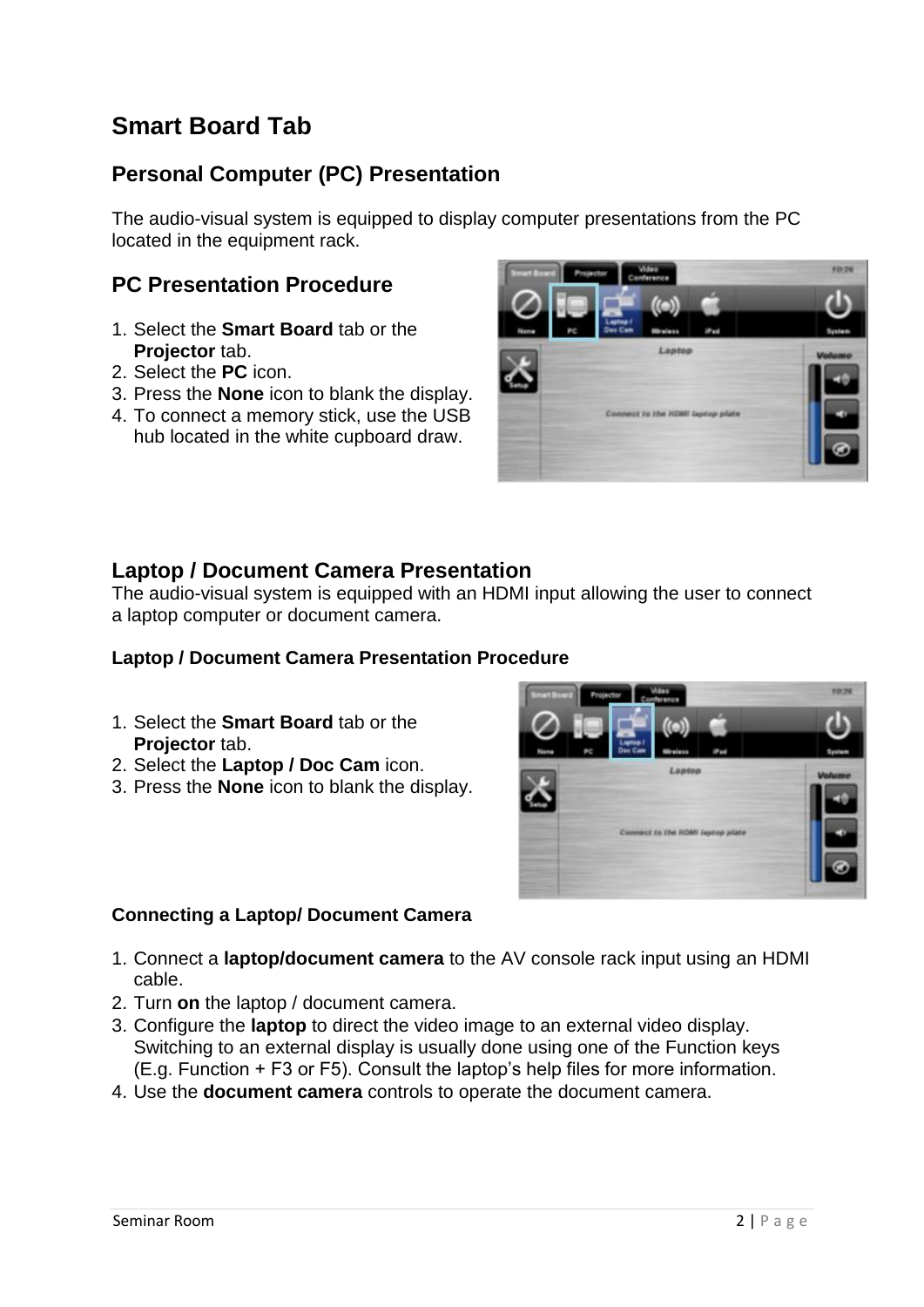#### **Wireless Presentation**

The audio-visual system is equipped with a wireless presenter to allow the user to present using a wireless laptop computer.

**Downloading Wireless Presenter Software (only required the first time)** 

See Instruction sheet:- **Wireless Presenter**

## **iPad Presentation**

The audio-visual system allows the user to connect an Apple iPad for presentation. The iPad is only projected onto the Smart Board.

#### **iPad Presentation Procedure**

- 1. Select the **Smart Board** tab
- 2. Select the **iPad** icon.
- 3. Select the **Epson iProjection** icon located on the iPad.



See Instruction sheet:- **Epson iProjection – Apple iPhone and iPad**

## **Projector Tab**

Presentations can be displayed via the roof mounted projector by selecting the input on the **Projector** tab.

For example:-

- 1. Select the **Smart Board** tab for the input to display the presentation on the Smart board.
- 2. Select the **Projector** tab for the input to display the presentation on the projector.